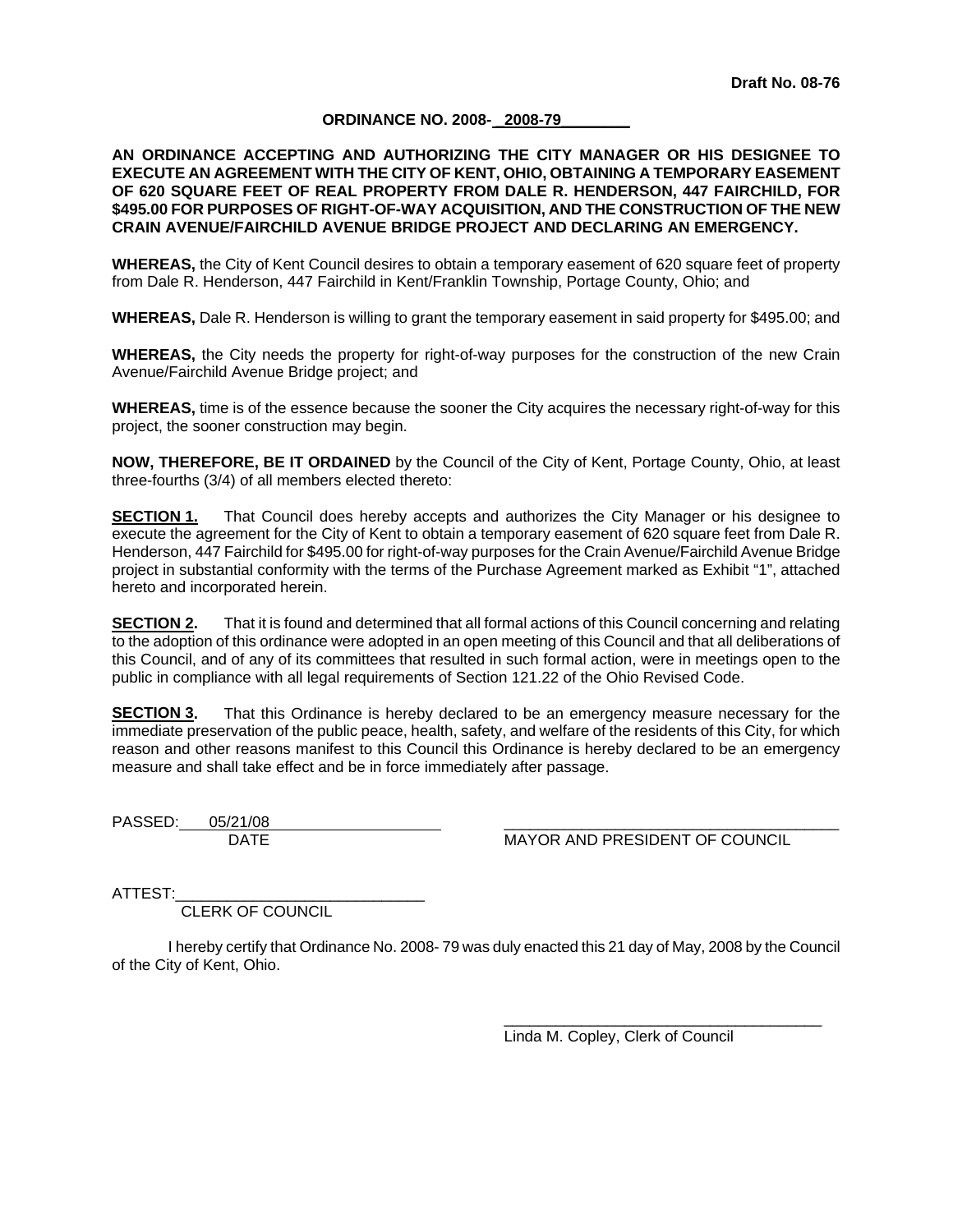# TEMPORARY RIGHT OF WAY EASEMENT

KNOW ALL MEN BY THESE PRESENTS THAT: Dale R. Henderson, Single, the Grantor(s) herein, in consideration of the sum of \$495.00, to be paid by the State of Ohio, Department of Transportation, \*does/do\* hereby grant, bargain, sell, convey and release to the State of Ohio for the use and benefit of the Department of Transportation, the Grantee herein, a temporary easement to exclusively occupy and use for the purposes mentioned in Exhibit "A" the following described real estate:

#### PARCEL(S): 8 T

#### POR-Crain Avenue

SEE EXHIBIT "A" ATTACHED HERETO AND BY THIS REFERENCE MADE A PART HEREOF Prior Instrument Reference: Volume 1158, Page 592, Portage, County Recorder's Office.

To have and to hold said temporary easement, for the aforesaid purposes and for the anticipated period of time described below, unto the Grantee, its successors and assigns.

The duration of the temporary easement herein granted to the Grantee is 24 months immediately following the date on which the work described above is first commenced by the Grantee, or its duly authorized employees, agents, and contractors.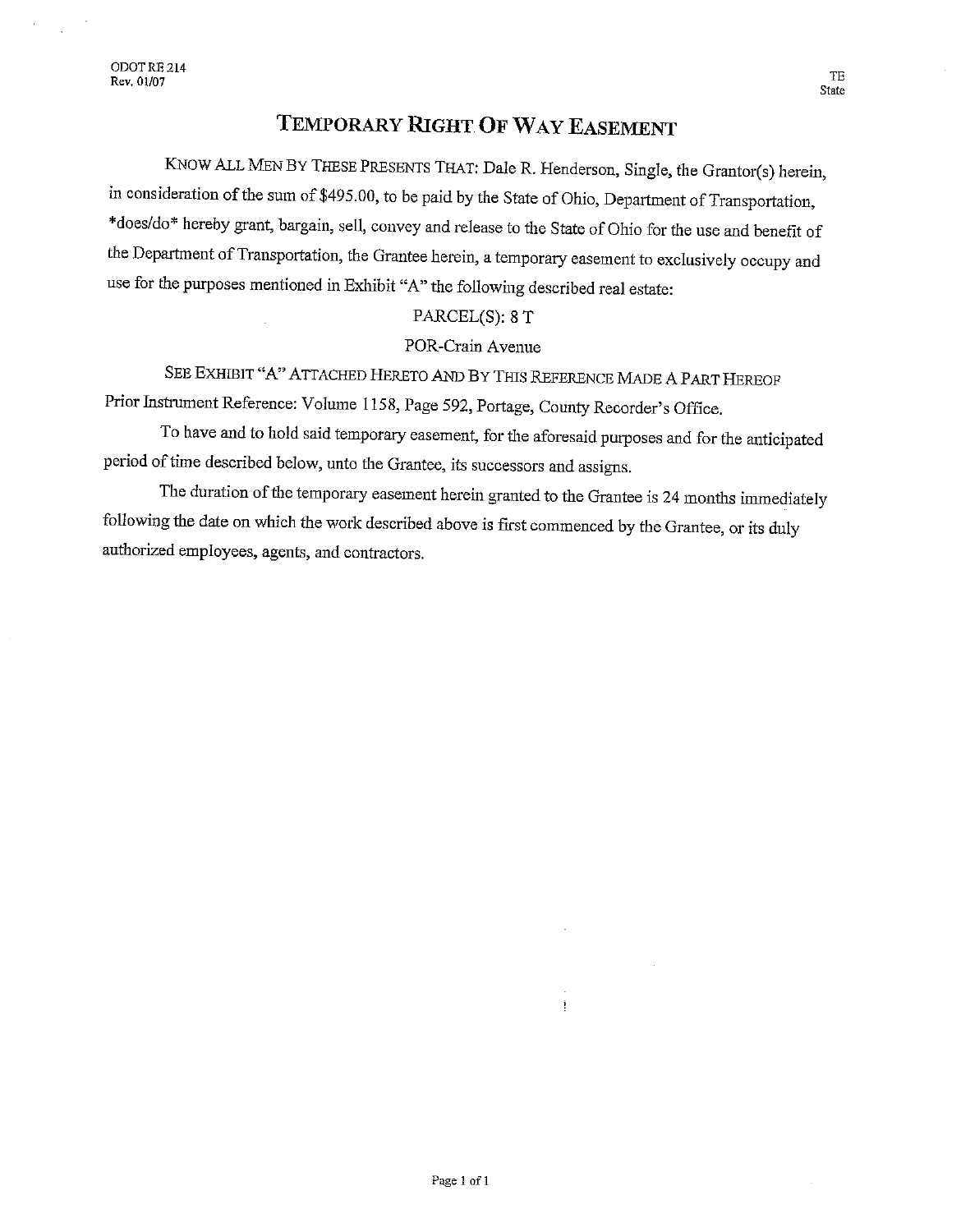**RE 244-I** Rev. 06/06

Individual ACK for Instruments

IN WITNESS WHEREOF Dale R. Henderson has hereunto set his hand on the  $\angle$ day of Manch  $3.2008.$ 

<u>Jule R. Handelson</u>

STATE OF OHIO, COUNTY OF PORTAGE ss:

BE IT REMEMBERED that on the  $10^{th}$  day of  $M$ <sup>2</sup>  $10^{th}$  day of  $M$ <sup>2</sup>  $10^{th}$ , 200). before me the subscriber, a Notary Public in and for said state and county, personally came the above named Dale R. Henderson, who signed or acknowledged the signing of the foregoing instrument to be his voluntary act and deed.

IN TESTIMONY WHEREOF, I have hereunto subscribed my name and affixed my official seal on the day and year last aforesaid.

1 Kerell  $\overline{\nu}$ *i* $\alpha$ c $\omega$ NOTARY PUBLIC  $2/18$ My Commission expires:

This document was prepared by or for the State of Ohio, Department of Transportation, on forms approved by the Attorney General of Ohio.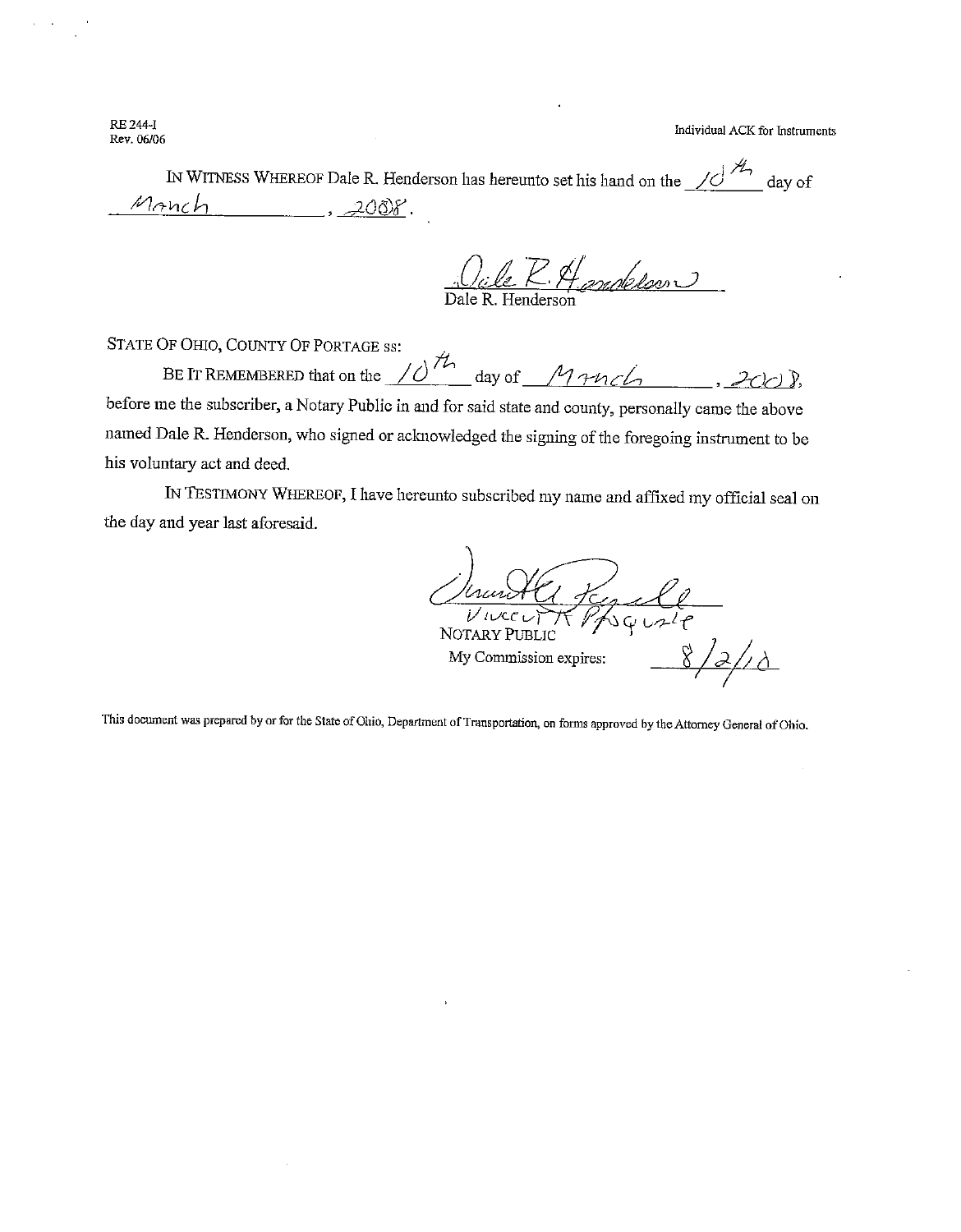RX 286 Rev. 09/06

ţ.

#### **EXHIBIT A**

Page 1 of 2 P<sub>T</sub> 18466 PARCEL  $R - T$ CTY-RTE-SEC POR-CRAIN\_AVENUE Version Date 12/01/06

## PARCEL 8-T

### POR-CRAIN\_AVENUE TEMPORARY EASEMENT FOR THE PURPOSE OF PERFORMING THE WORK NECESSARY TO **COMPLETE GRADING** FOR APPROXIMATELY 24 MONTHS FROM DATE OF ENTRY BY THE STATE OF OHIO, DEPARTMENT OF TRANSPORTATION

### [Surveyor's description of the premises follows]

Situated in the City of Kent, County of Portage and State of Ohio, being part of Lot 30 of Original Franklin Township, T-3-N, R-9-W, being a parcel of land lying on the left side of the centerline of right-of-way of Fairchild Avenue (60 feet), as shown on the POR-CRAIN AVENUE plans made for the City of Kent, Ohio by ARCADIS G & M of Ohio, Inc. and as recorded in Reception Number

of the records of Portage County, Ohio and being located within the following described points in the boundary thereof:

Commencing at a 1" rebar found in a monument box at the intersection of the centerline of right-ofway of Hudson Road (60 feet) and the northerly right-of-way of Fairchild Avenue (60 feet), said rebar at Station 11+69.40, 30.00' left of the centerline of right-of-way of Fairchild Avenue;

Thence South 66° 33' 19" East 30.01'along the northerly right-of-way of Fairchild Avenue to the intersection of the existing easterly right-of-way of said Hudson Road and said Fairchild Avenue right-ofway, also being the southwesterly corner of a parcel of land now or formerly owned by Dale R. Henderson recorded in Volume 1158, Page 592, at Station 11+99.41, 30.00' left of the centerline of rightof-way of Fairchild Avenue (60 feet); also being the TRUE PLACE OF BEGINNING of the temporary easement herein described:

- 1. Thence North 21° 47' 40" East 9.38' along the easterly right-of-way line of said Hudson Road, also being the westerly property line of said Henderson parcel to a point at Station 11+99.14, 39.38' left of the centerline of right-of-way of Fairchild Avenue;
- 2. Thence South 67° 54' 51" East 61.27' through said Henderson parcel to a point on the easterly property line of said parcel at Station 12+60.39, 40.83' left of the centerline of right-of-way of Fairchild Avenue:
- 3. Thence South 21° 39' 39" West 10.84' along the easterly property line of said Henderson parcel to a point on the northerly right-of-way line of Fairchild Avenue at Station 12+60.73, 30.00' left of the centerline of Fairchild Avenue;
- 4. Thence North 66° 33' 19" West 61.32' along the northerly right-of-way line of Fairchild Avenue to the TRUE PLACE OF BEGINNING.

The above described parcel contains 620 square feet of land, which includes 0 square feet in the present road occupied, resulting in a net take of 620 square feet of land of which is contained within Portage County Auditor's Permanent Parcel Number 170302000158 and subject to all legal highways and easements of record.

This description was prepared by Angela M. Metz, E.I. in December 2006 under the direct supervision of Charles A. Hauber, Registered Surveyor Number 8034 and is based on a field survey performed by Finkbeiner, Pettis & Strout, Inc. (now known as ARCADIS G & M of Ohio, Inc.) in 2004 under the direction and supervision of Michael E. Durbin, Registered Surveyor Number 7528.

Bearings in this description are based on the Ohio Coordinate System, NAD83(86), North Zone.

The stations referred to herein are from the centerline of right-of-way of Fairchild Avenue as found